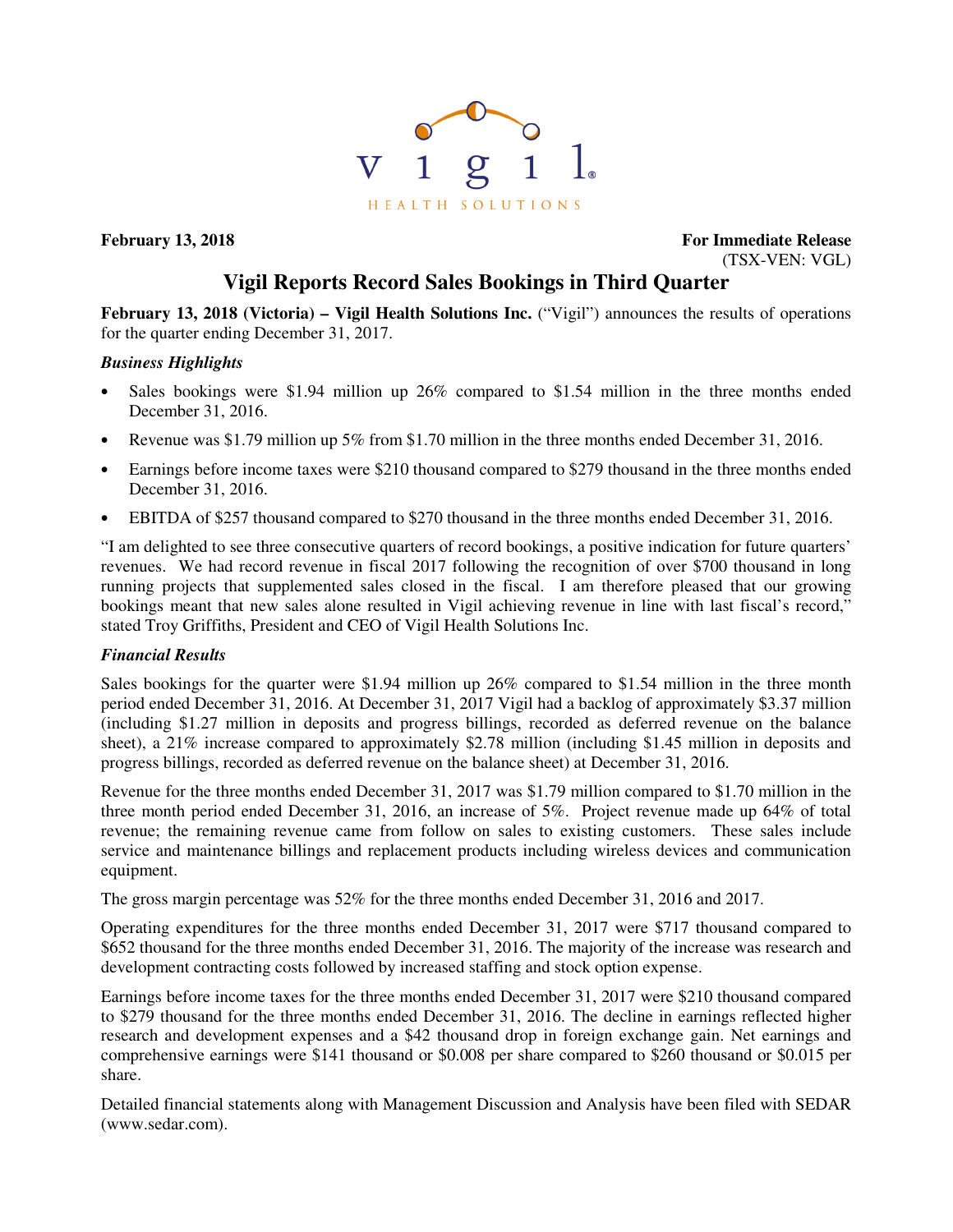Financial information will be mailed to entitled security holders on February 23 2017, or, upon notice to the Company, entitled security holders may request a copy of financials in advance.

#### *Summary Financial Information*

|                                     | Three months ended |           |           | Nine months ended                                   |            |  |
|-------------------------------------|--------------------|-----------|-----------|-----------------------------------------------------|------------|--|
|                                     |                    |           |           | December 31, December 31, December 31, December 31, |            |  |
|                                     |                    | 2017      | 2016      | 2017                                                | 2016       |  |
|                                     |                    |           |           |                                                     |            |  |
| Revenue                             | \$                 | 1,792,658 | 1,700,837 | 4,897,627                                           | 4,934,921  |  |
| Cost of sales                       |                    | 868,565   | 812,577   | 2,373,644                                           | 2,461,196  |  |
|                                     |                    | 924,093   | 888,260   | 2,523,983                                           | 2,473,725  |  |
| Expenses                            |                    | 717,169   | 652,067   | 2,119,264                                           | 1,833,190  |  |
| Earnings before the following items |                    | 206,924   | 236,193   | 404,719                                             | 640,535    |  |
| Other income (expense)              |                    | 2,766     | 42,955    | (76, 308)                                           | 56,137     |  |
| Earnings before income taxes        |                    | 209,690   | 279.148   | 328,411                                             | 696,672    |  |
| Income taxes                        |                    | (69, 130) | (19, 148) | (129, 772)                                          | (127, 704) |  |
| Net earnings and comprehensive      |                    |           |           |                                                     |            |  |
| earnings for the period<br>\$       |                    | 140,560   | 260,000   | 198,639                                             | 568,968    |  |

## *Non-IFRS Measure*

For the three months ended December 31, 2017, we are disclosing Adjusted EBITDA, a non-IFRS financial measure, as a supplementary indicator of operating performance. We define Adjusted EBITDA as net income before, interest, income taxes, amortization, stock based compensation and currency gains or losses including derivative foreign exchange differences. We are presenting the non-IFRS financial measure in our filings because we use it internally to make strategic decisions, forecast future results and to evaluate our performance and because we believe that our current and potential investors and analysts use the measure to assess current and future operating results and to make investment decisions. It is a non-IFRS measure, may not be comparable to other companies and it is not intended as a substitute for IFRS measures.

## *Adjusted EBITDA reconciliation*

|                        |               | Three months ended                                  |          | Nine months ended |
|------------------------|---------------|-----------------------------------------------------|----------|-------------------|
|                        |               | December 31, December 31, December 31, December 31, |          |                   |
|                        | 2017          | 2016                                                | 2017     | 2016              |
| Income for the period  | \$<br>140,560 | 260,000                                             | 198.639  | 568,968           |
| (deduct)<br>Add /      |               |                                                     |          |                   |
| Foreign exchange       | 519           | (44, 114)                                           | 83,393   | (57,341)          |
| Derivative exchange    | (700)         | 2,318                                               | (1, 195) | 3,569             |
| Interest               | (2,585)       | (1,160)                                             | (6.093)  | (2,531)           |
| Income Tax             | 69.130        | 19.148                                              | 129.772  | 127,704           |
| Share based payments   | 40,230        | 26,513                                              | 124,077  | 43,359            |
| Amortization           | 9,457         | 7,103                                               | 28,263   | 20,361            |
|                        | 116,051       | (9,808)                                             | 358,217  | 135,121           |
| <b>Adjusted EBITDA</b> | \$<br>256.611 | 269.808                                             | 556.856  | 704.089           |

## *About Vigil Health Solutions Inc.*

Vigil offers a technology platform combining software and hardware to provide comprehensive solutions to the expanding seniors' housing market. Vigil has established a growing presence in North America and an international reputation for being on the leading edge of systems design and integration. Vigil's objective is to offer solutions for the full continuum of care. Vigil's product range includes the innovative wireless